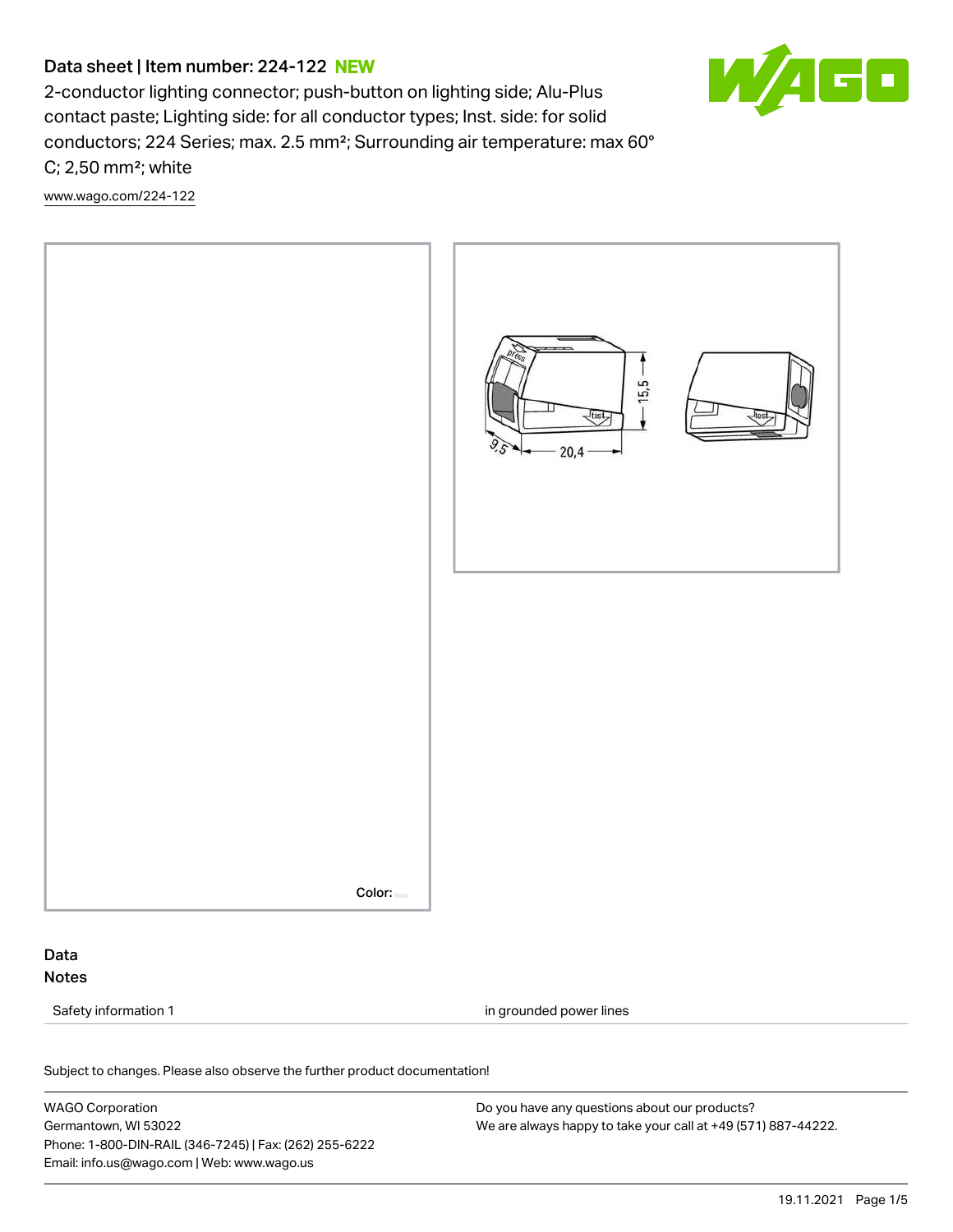

#### Electrical data

#### IEC Approvals

| Ratings per                | EN 60664                                                         |
|----------------------------|------------------------------------------------------------------|
| Nominal voltage (II/2)     | 400 V                                                            |
| Rated surge voltage (II/2) | 4 kV                                                             |
| Rated current              | 24 A                                                             |
| Legend (ratings)           | $(  /2) \triangleq$ Overvoltage category II / Pollution degree 2 |

### Connection data

| Total number of connection points |  |
|-----------------------------------|--|
| Total number of potentials        |  |

### Connection 1

| Connection type (1)                     | Installation side                                                                                           |
|-----------------------------------------|-------------------------------------------------------------------------------------------------------------|
| Connection technology                   | PUSH WIRE                                                                                                   |
| Total number of connection points       |                                                                                                             |
| Actuation type                          | Push-in                                                                                                     |
| Connectable conductor materials         | Copper                                                                                                      |
|                                         | Aluminum                                                                                                    |
| Note on connectable conductor materials | <b>Terminating Aluminum Conductors</b><br>WACO enring elemn terminal blocke are quitable for solid elyminum |

WAGO spring clamp terminal blocks are suitable for solid aluminum conductors up to 4 mm²/12 AWG if WAGO "Alu-Plus" Contact Paste is used for termination.

"Alu-Plus" Contact Paste Advantages:

- $\blacksquare$ Automatically destroys the oxide film during clamping.
- $\blacksquare$ Prevents fresh oxidation at the clamping point.
- $\blacksquare$ Prevents electrolytic corrosion between aluminum and copper conductors (in the same terminal block).
- ш Provides long-term protection against corrosion.

Subject to changes. Please also observe the further product documentation!

WAGO Corporation Germantown, WI 53022 Phone: 1-800-DIN-RAIL (346-7245) | Fax: (262) 255-6222 Email: info.us@wago.com | Web: www.wago.us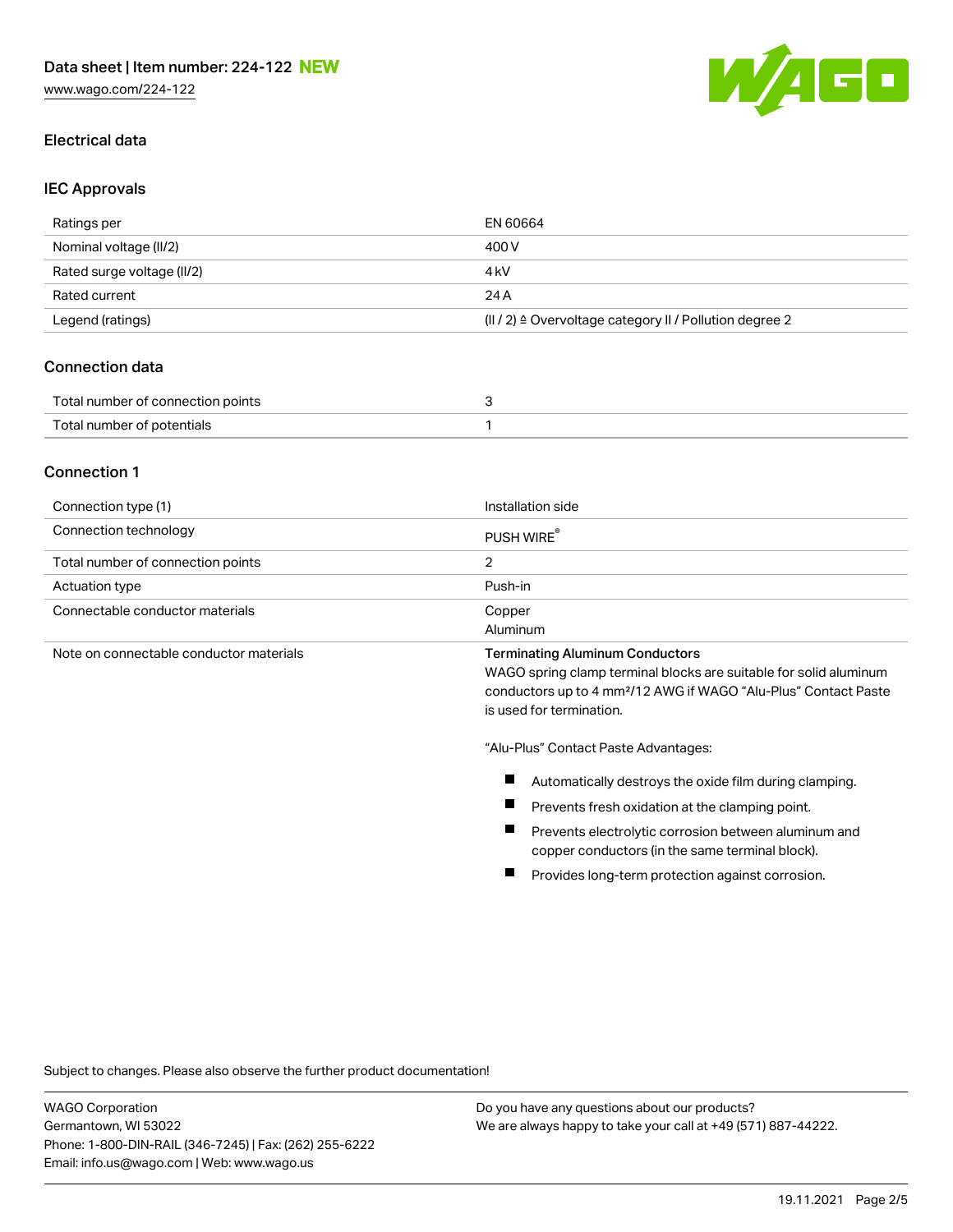

Using terminal blocks with CAGE CLAMP® Spring Pressure Connection Technology, aluminum conductors must first be cleaned with a blade and then immediately be inserted into the clamping units filled with "Alu-Plus" Contact Paste.

For spring clamp connections with PUSH WIRE® connection technology, WAGO recommends that the aluminum conductor first be cleaned and then immediately inserted into the clamping unit filled with "Alu-Plus" contact paste.

It is also possible to apply WAGO "Alu-Plus" additionally on the whole surface of the aluminum conductor before termination.

Please note that the nominal currents must be adapted to the reduced conductivity of the aluminum conductors::  $2.5$  mm<sup>2</sup> = 16 A 4 mm<sup>2</sup> = 22 A Solid conductor 1 … 2.5 mm² / 16 … 14 AWG

| Strip length     | $911$ mm / 0.35  0.43 inch |
|------------------|----------------------------|
| Wiring direction | Side-entry wiring          |

# Connection 2

| Connection type 2             | Lighting side                          |
|-------------------------------|----------------------------------------|
| Connection technology 2       | CAGE CLAMP <sup>®</sup>                |
| Number of connection points 2 |                                        |
| Solid conductor 2             | $0.5$ 2.5 mm <sup>2</sup> / 20  14 AWG |
| Fine-stranded conductor 2     | $0.5$ 2.5 mm <sup>2</sup> / 20  16 AWG |

#### Physical data

| Width  | 9.5 mm / 0.374 inch  |
|--------|----------------------|
| Height | 15.5 mm / 0.61 inch  |
| Depth  | 20.5 mm / 0.807 inch |

#### Material data

| Color     | white    |
|-----------|----------|
| Fire load | 0.046 MJ |
| Weight    | 2.1      |

Subject to changes. Please also observe the further product documentation!

| <b>WAGO Corporation</b>                                | Do you have any questions about our products?                 |
|--------------------------------------------------------|---------------------------------------------------------------|
| Germantown, WI 53022                                   | We are always happy to take your call at +49 (571) 887-44222. |
| Phone: 1-800-DIN-RAIL (346-7245)   Fax: (262) 255-6222 |                                                               |
| Email: info.us@wago.com   Web: www.wago.us             |                                                               |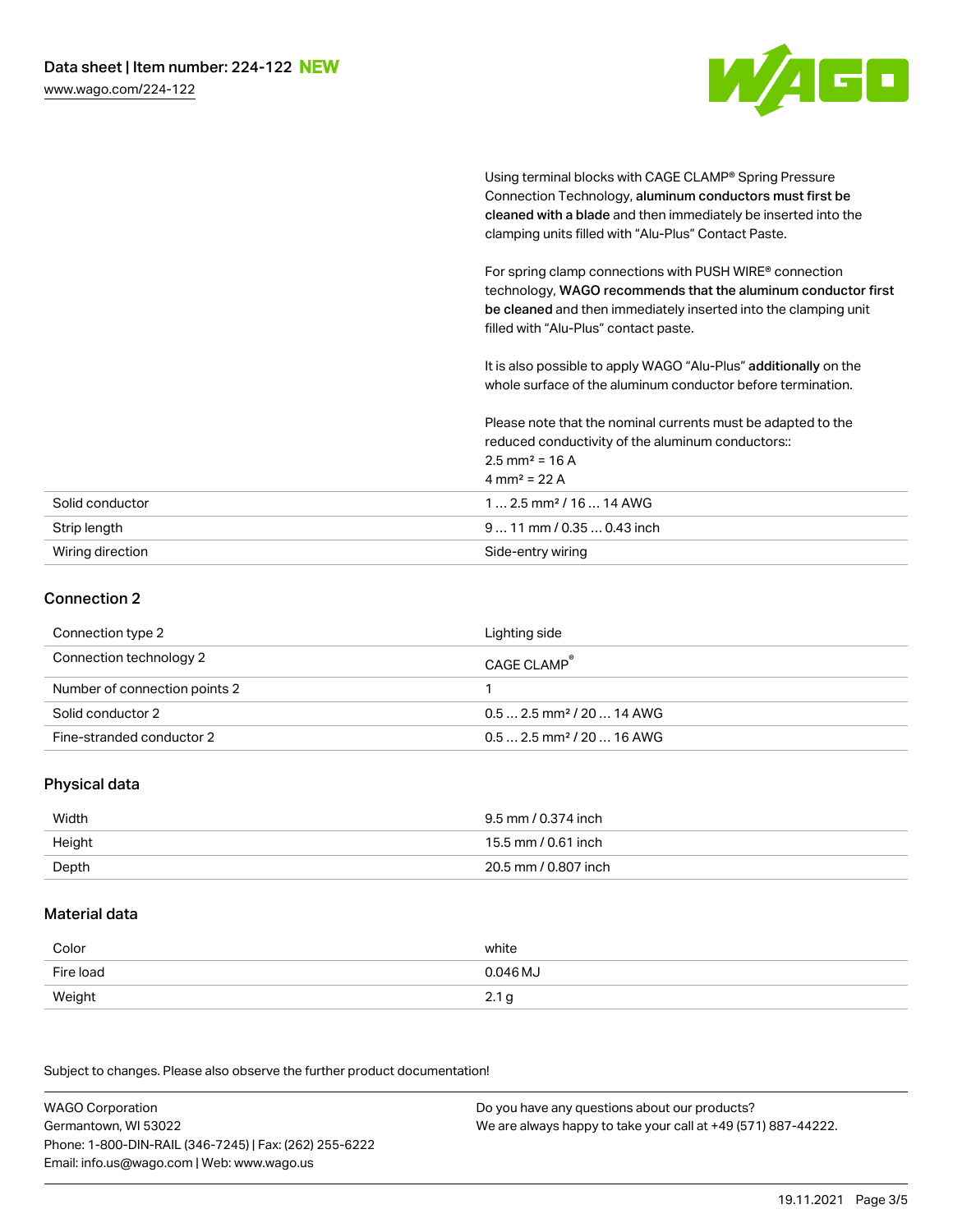[www.wago.com/224-122](http://www.wago.com/224-122)



#### Environmental requirements

| Surrounding air temperature (operation) | 60 °C  |
|-----------------------------------------|--------|
| Continuous operating temperature        | 105 °C |

### Commercial data

| PU (SPU)              | 100 Pieces    |
|-----------------------|---------------|
| Country of origin     | CН            |
| GTIN                  | 4044918583633 |
| Customs tariff number | 85369010000   |

### Downloads

#### Documentation

#### Additional Information

| Technical explanations | pdt    | Download |
|------------------------|--------|----------|
|                        | 2.2 MB |          |

### Installation Notes

#### Conductor termination





Strip conductor to 9 … 11 mm (0.35 … 0.43 inch).

Lighting Connectors (2.5 mm²), 224 Series

#### Conductor termination

Subject to changes. Please also observe the further product documentation!

WAGO Corporation Germantown, WI 53022 Phone: 1-800-DIN-RAIL (346-7245) | Fax: (262) 255-6222 Email: info.us@wago.com | Web: www.wago.us